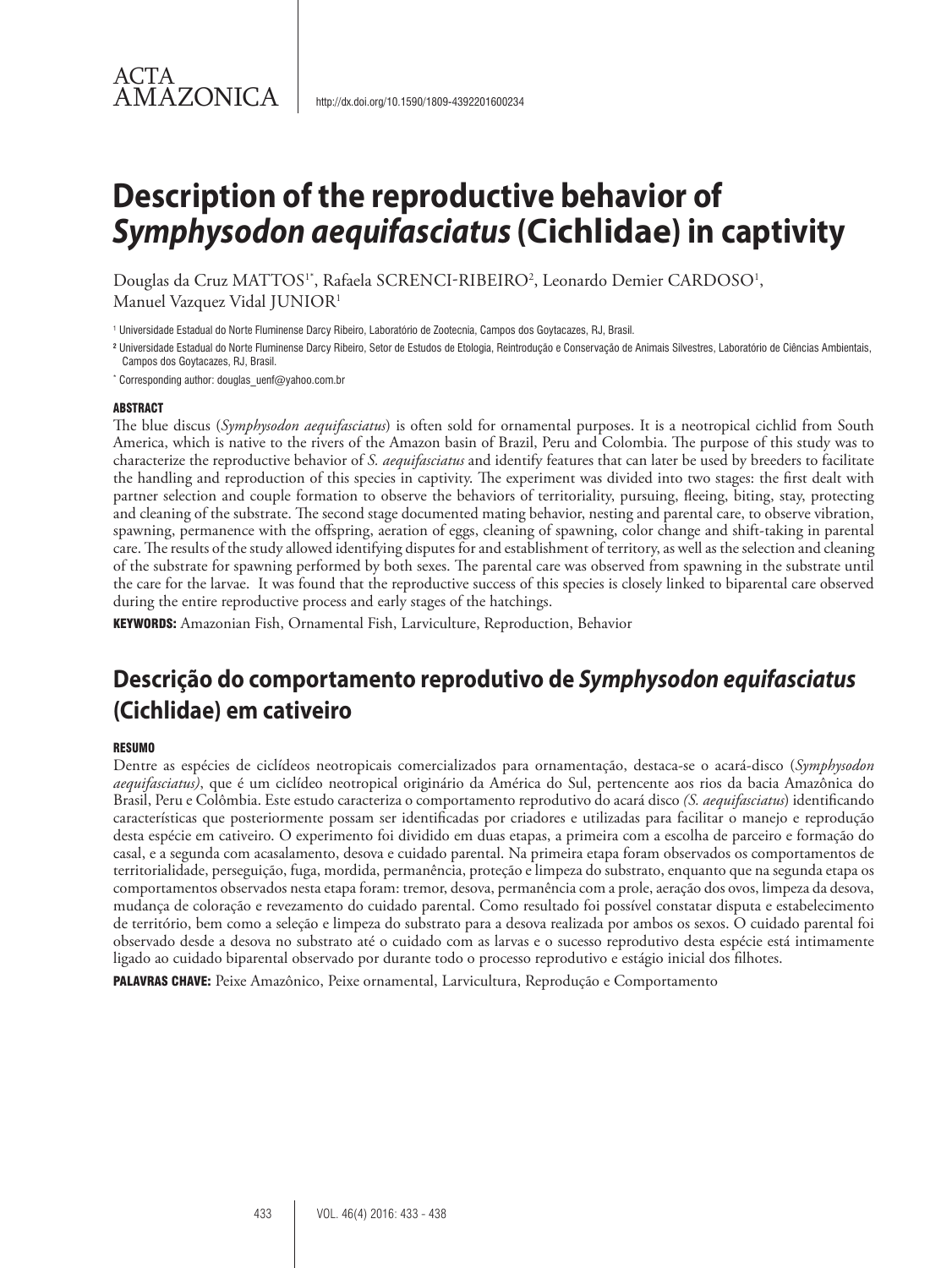

Description of the reproductive behavior of *Symphysodon aequifasciatus* (Cichlidae) in captivity

#### **INTRODUCTION**

Ornamental fish farming for decorative purposes and gardens is a branch of fish production (Gomes 1997). The activity has high commercial value and there is strong demand for species in the Brazilian and international markets (Lima *et al*. 2001).

Ornamental aquaculture activities are growing and there is always demand for new species. Producers are constantly looking for species with different sizes and color patterns to increase sales. Nevertheless, most species are collected in the natural environment, there are no protocols for production in captivity and fish capture from the wild (extraction) is the preferred method for obtaining fish. For fish farming and conservation purposes, information is needed about the ecology, diet, behavior, and reproductive habits of ornamental species and an understanding of the interactions of these factors.

There is strong commercial demand for neotropical cichlids intended for ornamental purposes, but little information is available about their gonadal development and reproduction (Dias 2001). One of the important species of neotropical cichlids sold for ornamental purposes is the discus (*Symphysodon aequifasciatus* Pellegrin, 1904). It is a neotropical cichlid from South America, native to the rivers of the Amazon basin of Brazil, Peru and Colombia (Wattley 1991). *Symphysodon aequifasciatus* is about 20 cm long, and has a body with a discoid shape and is found in a broad range of colors. They live in shoals and their diet is based on small crustaceans, larvae and insects (Santos *et al.* 2006). The *S. aequifasciatus* is a kind of biparental species, characterized by maintaining adhesive eggs and the larvae on the substrate. The parental care is only terminated when the offspring reach independence (Wattley 1991).

The understanding of the reproductive process is an essential part of the study of the biology of a species (Silva and Esper 1991), since it can lead to a decrease in capture from their natural environment. There is little knowledge about the discus' reproductive behavior in nature and very little relevant information about its behavior in captivity (Schütz and Barlow 1997). The purpose of this study was to characterize the reproductive behavior of discus fish in captivity and identify characteristics that can be used by breeders to facilitate the handling and reproduction of this species.

#### **MATERIALS AND METHODS**

Observations of the discus' reproductive behavior were carried out in the aquaculture sector of the Universidade Estadual do Norte Fluminense Darcy Ribeiro (UENF), for sixteen consecutive months (from April 2013 to July 2014),

based on the *ad libitum* methodology proposed by Altmann (1974).

Males and females were used (42 adult individuals), which belonged to the staff of UENF's aquaculture sector. The work was divided into two stages: the first dealt with partner selection and couple formation, and the second with mating, spawning and parental care.

For the first stage, the discus were stored in experimental tanks with 50 L capacity and each tank was equipped with an aeration system and a foam filter. The fish were acclimated for one month after which the animals were selected for this study. In the second, the experimental units used white PVC pipes 30 cm long and 6 cm in diameter, which could serve as a substrate for future spawning.

In all the stages, the water was siphoned and renovated weekly, when 10% of the total volume was renovated. The tanks were housed in a closed area, with heaters to maintain the temperature within the species' comfort range (28ºC). The diet used specific commercial food for the species, in the amount of 5% of body weight daily, offered in three meals at 8 a.m., 11 a.m. and 4 p.m. To supplement the diet, live adult Artemia brine shrimp *Artemia salina* (Linnaeus, 1758) were offered, after the second daily feeding.

The water quality was monitored weekly and was maintained as follows: temperature  $28.3 \pm 0.9$ °C; dissolved oxygen  $5.6 \pm 1.1$  mg  $L^{-1}$  measured with oximeter (550A, YSI, Yellow Spring, OH, United States of America); pH 6.8 ± 0.6 measured with (pH100, YSI, Beijing, China) and ammonia parameters were measured with a colorimetric kit (Labcontest toxic ammonia, Alcon, Camboriú, Santa Catarina, Brazil).

#### **Partner choice and formation of the couple**

To form couples, 42 adult individuals were used with average total length of 13.09 cm, average height of 10.39 cm and average weight of 62.15g. They were divided into seven experimental tanks with six fish per experimental unit. The distribution of six specimens per tank was determined because the species does not present secondary sexual dimorphism, which is necessary to the natural formation of couples. The behaviors were considered to be characteristic of the species when performed by 100% of these couples. The fish were observed for behaviors of territoriality, pursuing, fleeing, biting, stay, protecting and cleaning of the substrate (Table 1). All of the couples were evaluated for one hour in the morning and one hour in the afternoon.

Persistent cleaning of the substrate was characterized as behavior that indicated couple formation and when this occurred the pair were separated to another tank for the second stage of the study, which began after 15 couples had formed.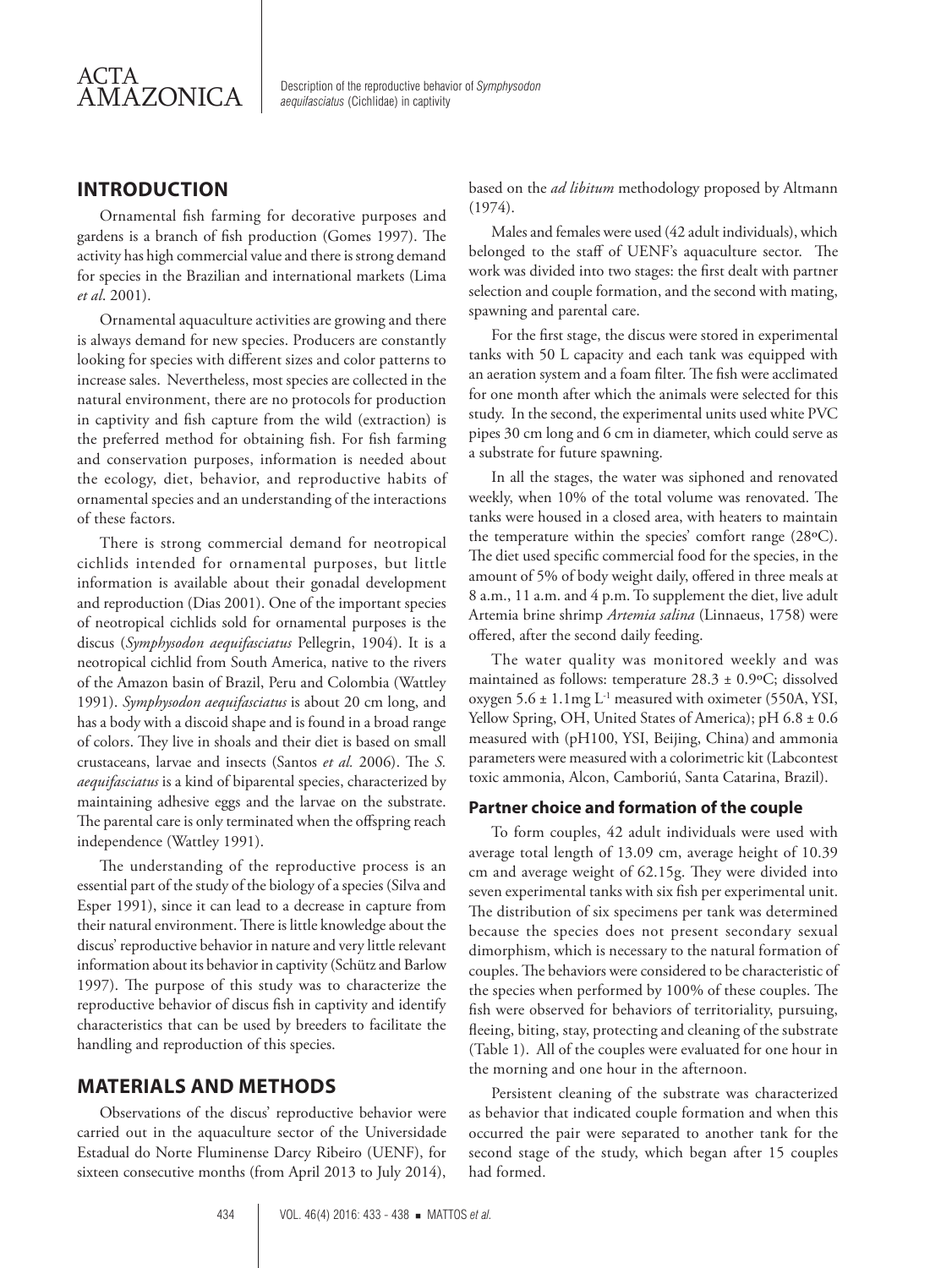ACTA

AMAZONICA Description of the reproductive behavior of *Symphysodon aequifasciatus* (Cichlidae) in captivity

| Step                                      | <b>Behavior</b>                           | Definition                                                                                                  |
|-------------------------------------------|-------------------------------------------|-------------------------------------------------------------------------------------------------------------|
| Choice of partner and<br>couple formation | <b>Biting</b>                             | Invested behavior and mouth compression on the mouth or body of<br>another individual.                      |
|                                           | Attack                                    | Attack behavior of an individual on the other.                                                              |
|                                           | Pursuing                                  | When dominant fish chased other fish persistently throughout the tank.                                      |
|                                           | Fleeing                                   | When the submissive individual fled the chase of the dominant.                                              |
|                                           | <b>Isolation</b>                          | Individuals separated themselves from the rest of the shoal and are isolated in a<br>spot of the tank.      |
|                                           | Territory defense                         | Expulsion of any other individual who approaches the chosen location.                                       |
|                                           | Protecting                                | Behavior of protecting the partner of the approach of another individual<br>from the shoal.                 |
| Mating, spawning and parental care        | Cleaning of the substrate for<br>spawning | Scraping the location chosen with the help of mouth.                                                        |
|                                           | Tremor                                    | When individuals close to the time of spawning strove the body with tremors.                                |
|                                           | Rehearsal                                 | Characteristic ritual of spawning, but without release of oocytes.                                          |
|                                           | Spawning                                  | Posture of oocytes after fertilization.                                                                     |
|                                           | Parental care                             | Care for the eggs and later for the larvae.                                                                 |
|                                           | Spawning cleaning                         | Removal with the mouth of the eggs, apparently unviable.                                                    |
|                                           | Aeration                                  | Movement of water over eggs and larvae, made by the couple with the help of<br>the mouth and pectoral fins. |
|                                           | Color change                              | Total change of animal color reaching dark color shades.                                                    |
|                                           | Relay of parental care                    | When the fish relay in caring for spawning and later the larvae.                                            |

**Table 1.** Steps, behaviors and definitions of the evaluated characters in *Symphysodon aequifasciatus*

#### **Mating, spawning and parental care**

In this stage, 15 couples kept in experimental tanks were used. The male fish used in this step had average total length of  $14.62 \pm 0.12$  cm, average height of  $10.99 \pm 0.09$  cm and average weight of  $83.1 \pm 0.11$ g, females had an overall average of  $11.50 \pm 0.14$  cm, average height of  $9.79 \pm 0.12$ cm and average weight of  $41.05 \pm 0.17$ g. After the couples began to reproduce, ten spawns of random couples and at different periods were photographed to obtain images for subsequent counting of eggs with the help of computing. The behaviors observed in this phase were: vibration, spawning, stay, aeration, spawning cleaning, color change and division of parental care (Table 1). All couples were evaluated over a period of two hours in the morning and two hours in the afternoon.

#### **RESULTS**

#### **Partner selection and couple formation**

When the adult males and females were placed in the experimental tanks for the formation of couples they displayed behavior of dominance of the shoal, with some individuals chasing others that fled. The dominated fish usually sought shelter behind the filter foam to hide from the dominant fish. After about three days, the establishment of an hierarchy within the shoal was noted, and it was possible to identify the dominant and dominated fish, but at this stage it was not possible to distinguish male from female individuals. The beginning of couple formation began 45 days after the

allocation of individuals to the experimental units and it was marked by the choice of each partner. Individuals separated themselves from the shoal and isolated at a specific point of the tank, always close to thermostats, substrates or the foam filter. Once the couple was established, it defended its territory, expelling any other individual that approached the chosen location. It was also observed that both the male and the female prevented other fish from approaching the shoal and their respective partner.

#### **Mating, spawning and parental care**

In the days before spawning, the couple chose a spot on the wall of the tank, in the substrate or even in the foam of the filter, and began cleaning it with repeated "mouthings". This behavior varied in duration from 1 h to 3 days. As spawning approached, body trembling behavior was observed in both individuals. This behavior characterized the period prior to spawning. Another evidence of this period was the visible prolapse of the urogenital papilla.

A few minutes before the beginning of spawning the couple was observed conducting a "spawning rehearsal", in which they performed the entire characteristic ritual of spawning with the inclined body and belly in contact with the substrate, but with no release of oocytes.

Then, as the female truly released the oocytes in the substrate, the male performed the same movements as the female, releasing the sperm on the oocytes to conduct fertilization. This process of the release of oocytes and sperm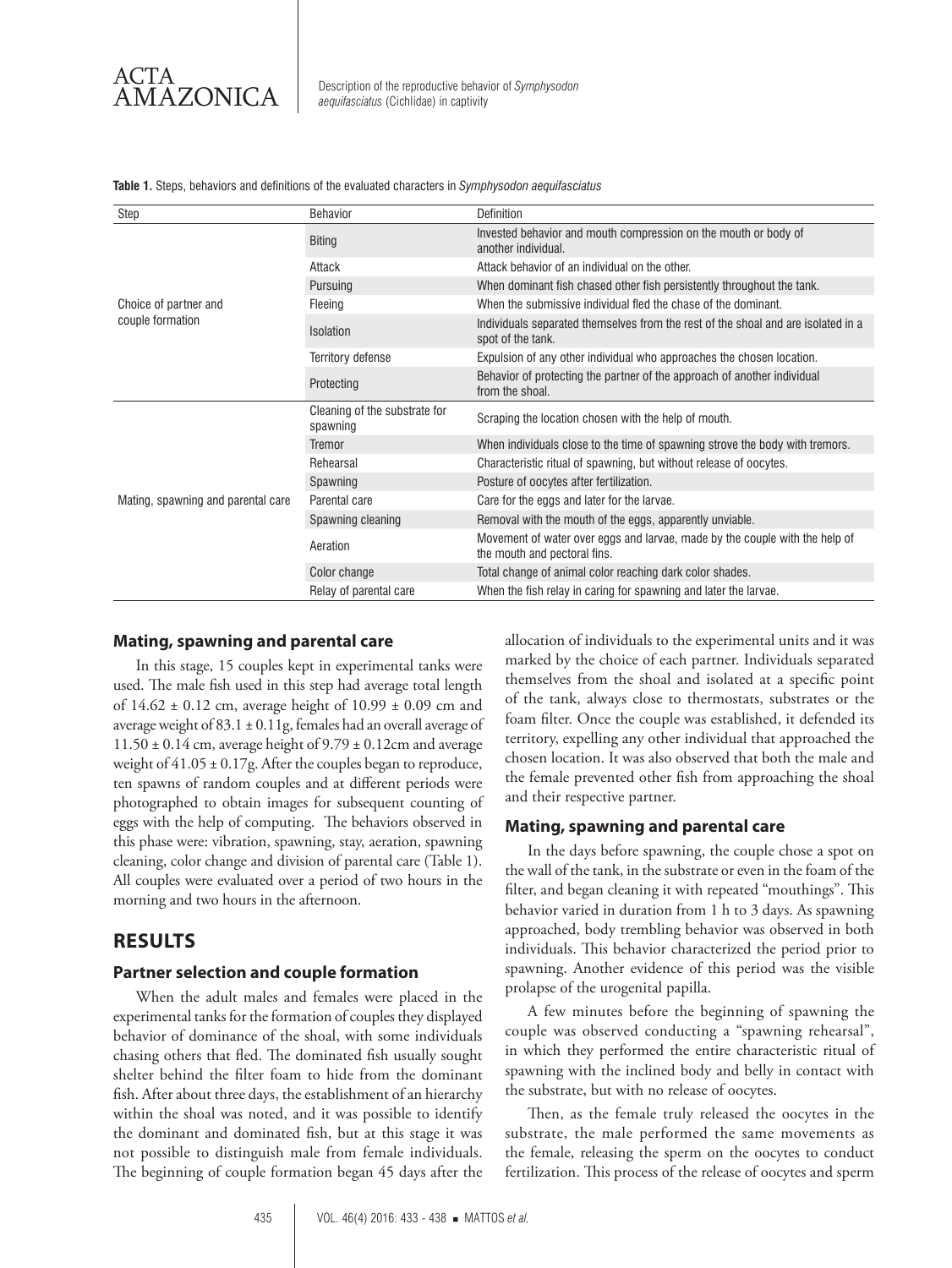Description of the reproductive behavior of *Symphysodon aequifasciatus* (Cichlidae) in captivity

lasted about an hour. The count verified an average of 164 oocytes per spawning. After spawning, the couple presented parental care of the eggs (Figure 1).

During this period the couple conducted "aeration" to oxygenate the eggs, with light wavy movements of the fins near the eggs. This process of oxygenation also occurred with the movements of their mouths and movement of water near the eggs. The eggs hatched 62 to 74 hours after spawning. The caring behavior extended after hatching (Figure 2). The couple cared for the larvae, which after hatching adhered to the substrate for about four days.



**Figure 1.** After spawning, the couple is presenting parental care of the eggs. This figure is in color in the electronic version.



**Figure 2.** The caring behavior is extended after hatching. This figure is in color in the electronic version.

As the larvae developed, they began swimming in an errant way, falling off the substrate. The parents were observed collecting the larvae in their mouths and returning them to the substrate. At this stage, the parents had darker shades in their color patterns, which attracted the offspring to their parents because the discus larvae at the beginning of oriented swimming exhibit negative phototaxis, in other words, they are attracted to darker objects.

With the subsequent development of larvae they began horizontal swimming and the offspring fed themselves on parental mucus, swimming around the parents. It was also observed that the parents took turns caring for the offspring. At times the male took care of the offspring while the female fed, and at others, the female took care of the offspring while the male fed. The parents took care of the offspring until they began to ingest inert food.

About 20 days after hatching, the offspring were separated from their parents and placed in another tank. Eight to ten days after removal of the offspring the couple began a new spawn, repeating the entire reproductive cycle. When offspring remained with the parents for more than 20 days after hatching, it was observed that some couples ate these offspring and afterwards began a new cycle culminating in a new spawning.

#### **DISCUSSION**

The fish placed in experimental tanks for couple formation initially displayed territorial behavior, even before the period of partner selection. The observed behavior of pursuing and fleeing was characterized as being due to the establishment of a hierarchy within the shoal, and after this was established the partner selection began. Chasing behavior was also observed by Alves *et al.* (2009) for cockatoo cichlid *Apistogramma cacatuoides* Hoedeman, 1951 during the couple formation period. Alves *et al*. (2009) concluded that first adding the female in the formation tanks significantly reduced the observation of chasing behavior. However, this strategy could not be applied to individuals of *S. aequifasciatus* due to initial difficulty in sex identification because of the absence of apparent sexual dimorphism.

The reproductive strategy of *S. aequifasciatus* during partner selection and couple formation is characterized by territorial defense and protection of the partner. This reproductive behavior is typical of neotropical cichlids, which are also characterized by parental care with spawning and later for the larvae.

Males in many cichlid species (Cacho et al. 1999; Câmara 2004; Alonso et al. 2011) commonly perform territorial defense. In cichlids in captivity Archocentrus nigrofasciatus (Günther, 1867) curiously only the female performs territorial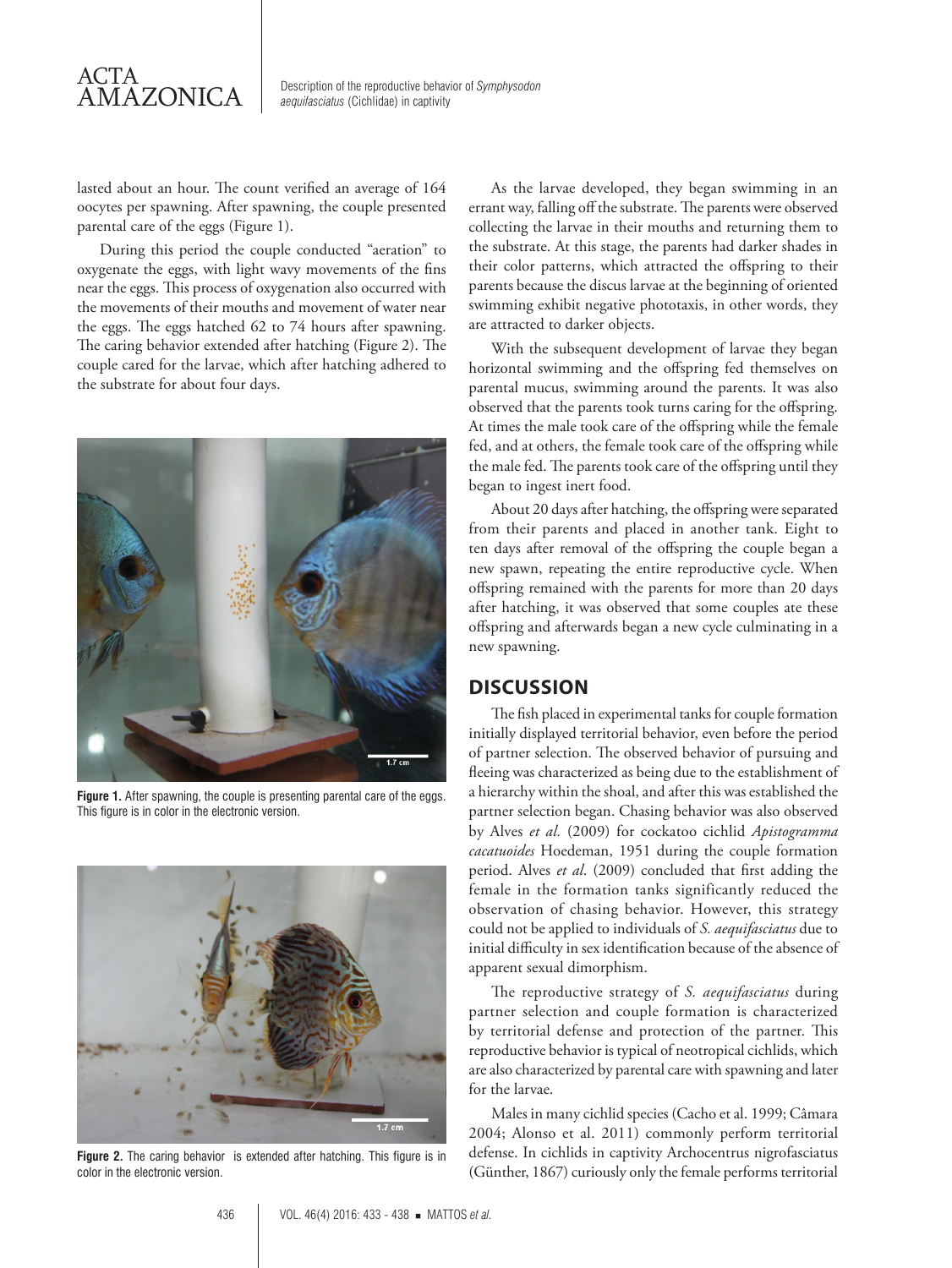

AMAZONICA Description of the reproductive behavior of *Symphysodon aequifasciatus* (Cichlidae) in captivity

defense (Alonzo et al. 2001). However, unlike other cichlids, S. aequifasciatus of both sexes displayed territorial defense from the dominance of the shoal until after couple formation.

For angelfish *Pterophyllum scalare* Lichtenstein, 1823 (Cacho *et al.* 1999), the males perform cleaning for spawning and for *Apistogramma agassizii* Steindachner, 1875 (Romer 2001), in which females are responsible for cleaning for spawning. Both males and females of *S. aequifasciatus* performed cleaning of the substrate chosen to lay their eggs, similar to that observed in *Cichlasoma dimerus* Heckel, 1840 (Alonso *et al*. 2011).

Unlike the observation of S. aequifasciatus in the wild conducted by Rossoni et al. (2010), which characterized the spawning of discus to have more than 1,000 eggs per female, the discus fish in captivity presented partitioned spawning throughout the experimental period and produced an average of 208.5 eggs per female. This behavior of continuous spawns may have been influenced by the fact that the physicalchemical parameters of the water were kept within the comfort requirements for the species, providing an environment suitable for reproduction throughout the experimental period.

The number of oocytes released by the females during the experimental period were also different than the values found by Rossoni et al. (2010), this difference may be due to the higher frequency of spawning observed for females kept in captivity where fewer oocytes are released in successive spawns and not just during a single spawning.

The care for the spawning was done by both sexes, similarly to C. dimerus (Alonso et al. 2011). The observation of shifts by the male and female in relation to cleaning care and aeration of the spawning and later in the care of the larvae was also observed for other species of cichlids maintained and observed in captivity such as the Laetacara sp. (Teresa and Gonçalvesde-Freitas 2011). In general, the cichlid species that display biparental care characteristics are also known for a long period of parental care (Keenleyside 1991).

With the development of the larvae and the beginning of errant swimming, it was possible to observe darker shades in the color patterns of the parents. According to Pereira (1976), this color change occurs to emphasize the body and to attract the larvae, which facilitates the orientation and location of the parents by the larvae, facilitating the initiation of feeding. This fact is explained by the characteristic of this species in which after the offspring absorb the yolk and begin oriented swimming, they also begin to feed on epidermal mucus secreted by the parents. According to Chong et al. (2005) amino acids and essential substances in the mucus are extremely important in the early days of larval development. This same behavior is also known in neotropical species of S. discus, midas cichlid Cichlasoma citrinellum (Günther, 1824) and in two species from Madagascar and India; orange

chromide Etroplus maculatus (Bloch, 1795) and pearlspot E. suratensis (Bloch, 1790) lineage (Hildemann 1959; Noakes 1979; Noakes and Barlow 1973; Ward and Wyman 1977). According to Buckley et al. (2010), males are generally darker than females and therefore the larvae feed more with the former (Buckley et al. 2010).

#### **CONCLUSION**

The dispute for and establishment of territory, as well as the selection and cleaning of the substrate for the spawning is performed by both sexes and suggests that the reproductive strategy is characterized by territoriality and parental care and that there is cooperation between the parents in all activities. The parental care began from spawning in the substrate and biparental care was observed throughout the care period for the eggs and for the care of the larvae. The reproductive success of this species is due to the biparental care observed throughout the reproductive process.

#### **ACKNOWLEDGMENTS**

We thank the aquaculture sector of Universidade Estadual do Norte Fluminense Darcy Ribeiro for logistic support and assistance. Douglas Mattos and Leonardo Cardoso were supported by scholarship from Coordenação de Aperfeiçoamento de Pessoal de Nível Superior (CAPES) and Rafaela Screnci-Ribeiro was supported by scholarship from Fundação de Amparo à Pesquisa do Estado do Rio de Janeiro ( FAPERJ).

#### **REFERENCES**

- Alonso, F.; Cánepa, M.; Moreira, R.G.; Pandolfi, M. 2011. Social and reproductive physiology and behavior of the Neotropicas cichlid fish *Cichlasoma dimerusunder* laboratory conditions. *Netropical Ichthyology*, 9:559-570.
- Alonzo, J. A.; Mckaye, K. R.; Van Den Berghe, E. R. 2001. Parental defense of young by the convict cichlid, *Archocentrus nogrofasciatus*, in Lake Xiloá, Nicaragua. *Journal of Aquariculture and Aquatic Sciences*, 9:208.
- Alves, F. C. M., Rojas, N.E.T., Romagosa, E. 2009. Reproduction of the "Amazonic Dwarf-Cichlid", *Apistogramma Cacatuoides*, Hoedeman, 1951 (Perciformes: Cichlidae) in laboratory. *Boletim Instituto de Pesca,* 35: 587-596.
- Altmann, J. 1974. Observational study of behavior: sampling methods. *Behavior,* 69:227- 263.
- Buckley, J.; Maunder, R. J.; Foey, A.; Pearce, J.; Val, A. L. 2010. Sloman, K. Biparental mucus feeding: a unique example of parental care in an Amazonian cichlid. *Journal of Experimental of Biology,* 213:3787-3795.
- Cacho, M. S. R. F.; Yamamoto, M. E.; Chellappa, S. 1999. Comportamento reprodutivo do acará bandeira, *Pterophyllum scalarae* Cuvier & Valenciennes (Osteichthyes, Cichlidae). *Revista Brasileira de Zoologia*, 16:653-664.